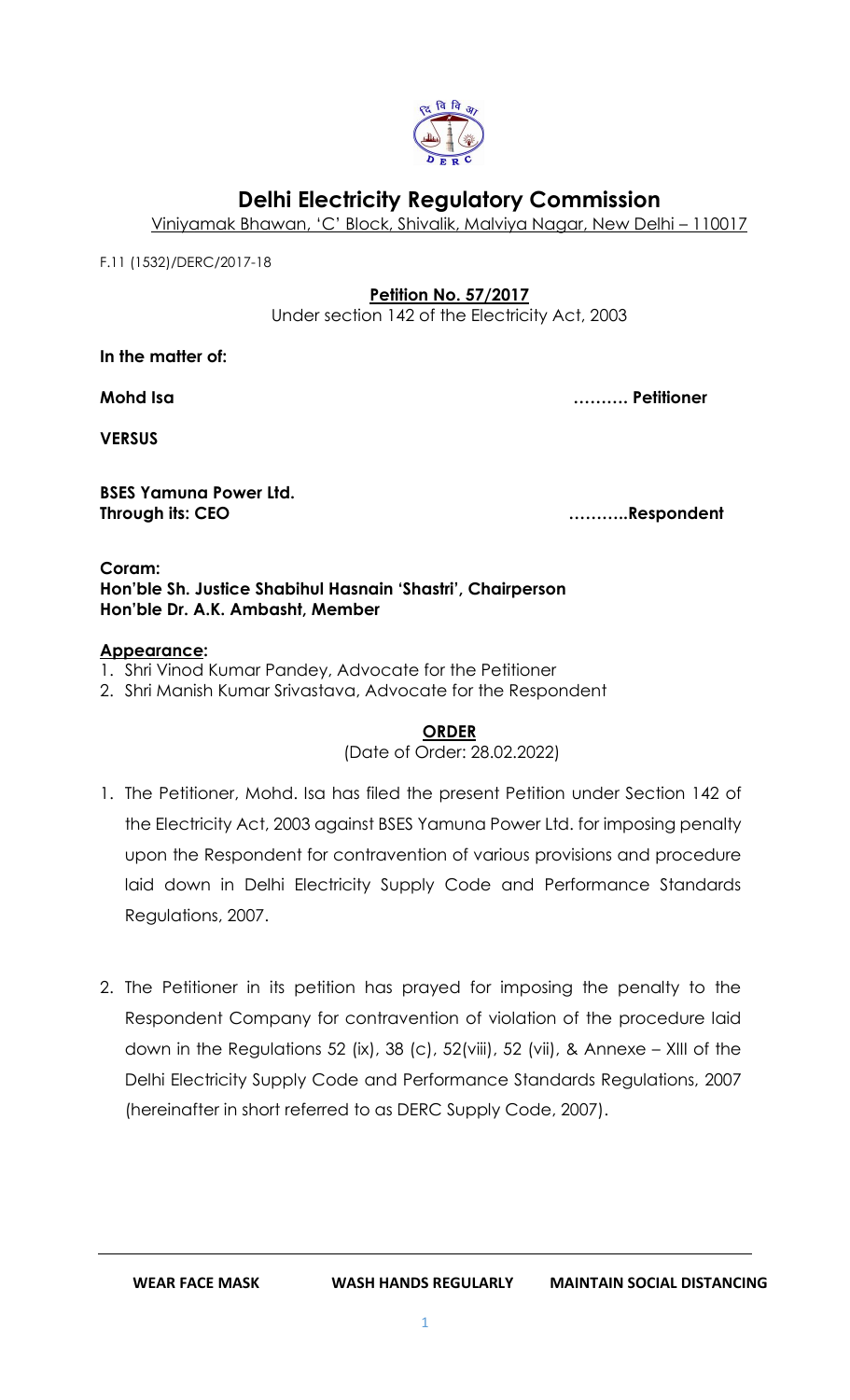- 3. The Respondent in its reply against the notice issued by the Commission dealt with each violation under the DERC Supply Code, 2007, as alleged by the Petitioner.
- 4. On the last date of hearing i.e. on 02.12.2021, both the parties had made their submissions and completed their arguments. It is also observed that the instant petition is pending for disposal for more than four years. Both parties have also filed their respective pleadings and concluded their arguments.
- 5. The Hon'ble Appellate Tribunal for Electricity in Judgment dated 19/04/2011 in Appeal No 183 of 2010 BRPL Vs. DERC has laid down the procedure to be followed u/s 142 of electricity act 2003 including issuance of show cause notice containing specific allegations.
- 6. However, in the instant Petition the Commission observed that the Petition is pending for disposal for more than four years. The Parties have completed their pleadings as well as their submissions. Respondent has dealt with each and every averment of the Petition. On the last hearing both parties agreed to conclude their submission.
- 7. The Hon'ble Supreme Court of India on 20.11.2008 in the matter of Sambhaji & Othes vs Gangabai & Others, (MANU/SC/8299/2008) held that

"……..*A procedural law should not ordinarily be construed as mandatory, the procedural law is always subservient to and is in aid to justice. Any interpretation which eludes or frustrates the recipient of justice is not to be followed*."

In another judgement the Hon'ble Supreme Court of India in State of Guajrat Vs Rampraksh P. Puri (1970 (2) SCR 875 stated that;

*"procedure has been described to be handmaid and not a mistress of law, intended to subserve and facilitate the cause of justice and not to govern or obstruct it. Like all rule of procedure, this rule demands a construction which promote this cause."*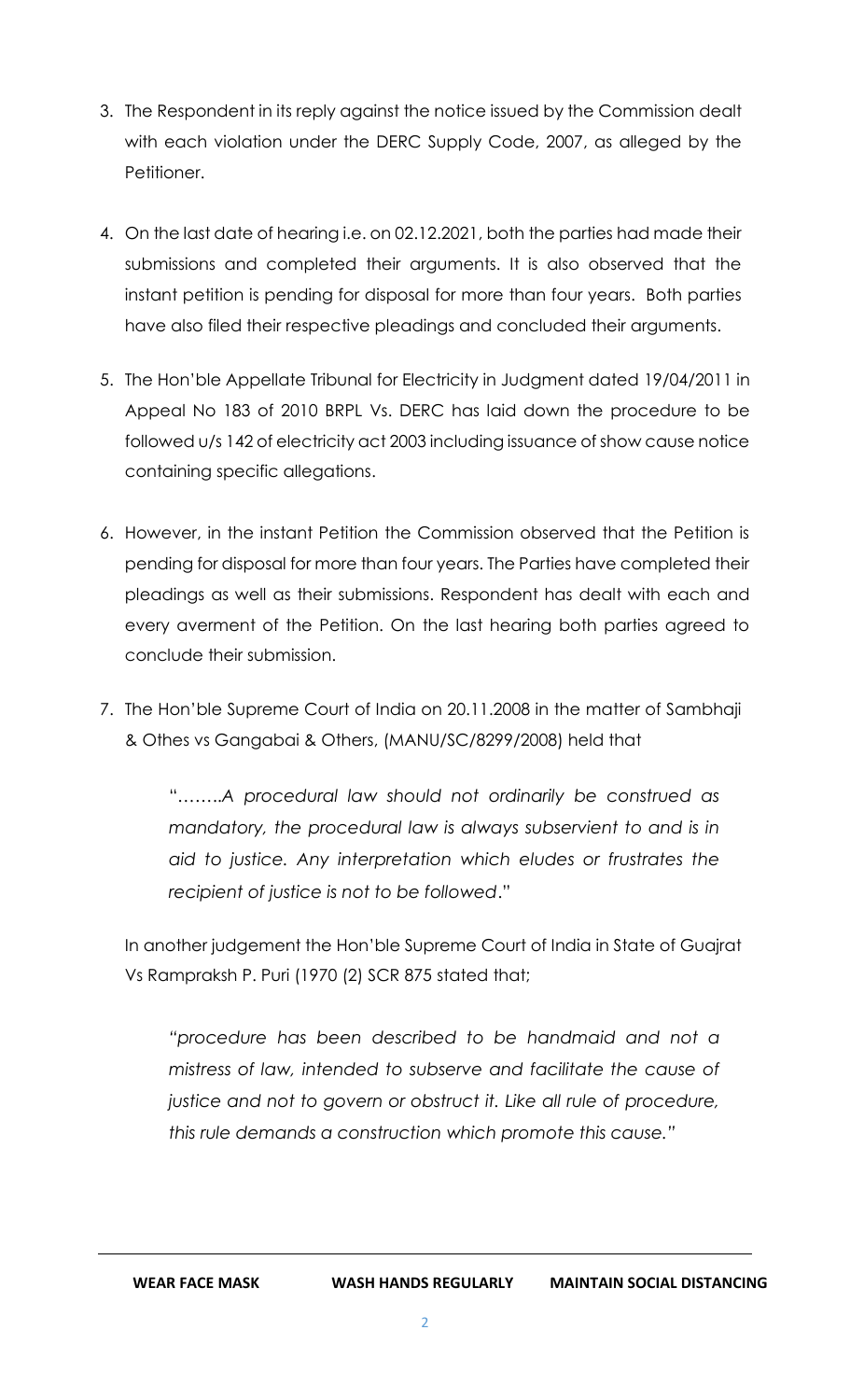8. The Commission referred to Black's Law Dictionary (6th edition) where "adjudication" has been defined as here under: -

> *"Adjudication. - The legal process of resolving a dispute. The formal giving or pronouncing a judgment or decree in a court proceeding; also the judgment or decision given. The entry of a decree by a court in respect to the parties in a case. It implies a hearing by a court, after notice, of legal evidence on the factual issue(s) involved."*

9. Accordingly, for the above reasons the Commission decided that the instant petition may be decided without issuing any formal show cause notice to the Respondent. The findings of the Commission are as follows:

### **(a) Violation of Regulation 52 (ix) DERC Supply Code, 2007**.

*Regulation 52 (ix) stipulates as under;*

*"The report shall be signed by the Authorized Officer and each member of the inspection team and the same must be handed over to the consumer or his/her representative at site immediately under proper receipt. In case of refusal by the consumer or his/her representative to either accept or give a receipt, a copy of inspection report must be pasted at a conspicuous place in/outside the premises and photographed. Simultaneously, the report shall be sent to the consumer under Registered Post:"*

The Petitioner has alleged that neither the inspection report nor the Seizure memo was prepared at site nor a copy of the inspection report was pasted at a conspicuous place in/outside the premises nor photographed.

The Respondent has denied that he has contravened Regulation 52(ix) DERC Supply Code, 2007.

On perusal of inspection report and seizure memo, it is found that consumer has refused to sign on these documents. The Regulation stipulates that in case of refusal to sign by the consumer or his/her representative to either accept or give a receipt, a copy of inspection report must be pasted at a conspicuous place in/outside the premises and photographed. However, Respondent has not produced any document to counter the allegation in this regard nor has produced any documentary evidence to show that the reports were ever dispatched. Therefore, the Respondent is held liable for violation of Regulation 52 (ix) DERC Supply Code, 2007*.*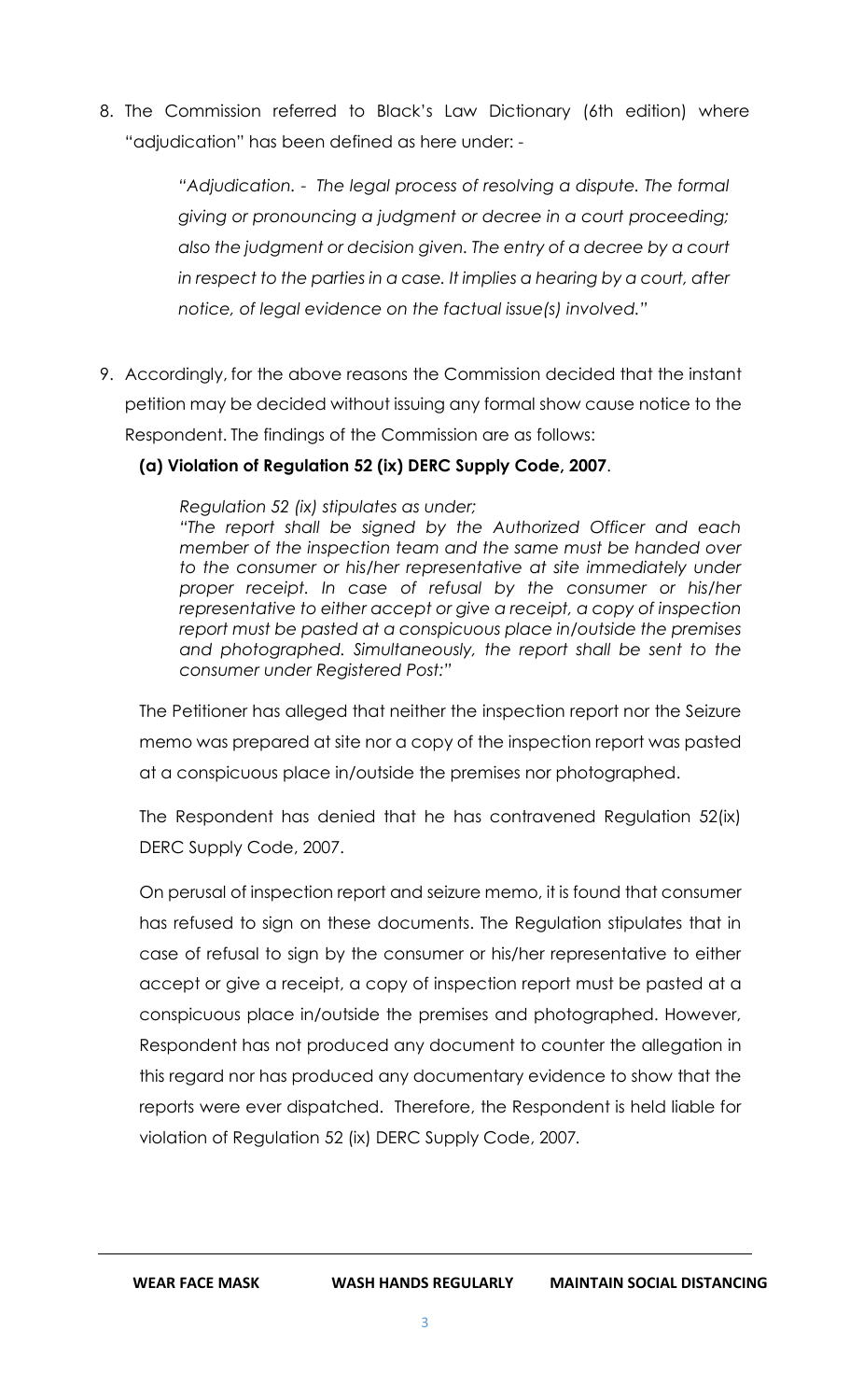# **(b) Violation of Regulation 38 (c) of DERC Supply Code, 2007;**

Regulation *38(c) stipulates as under:* "*38. Testing of meters (c)……….The consumer shall be informed of proposed date and time of testing at least two days in advance."*

The Petitioner has alleged that on 13.02.2017 the officer of the Respondent company had removed the old meter No. 17012750 and due to suspected case of meter tampering and also installed the new meter No. 17482223; but meter replacement particulars and meter lab testing date was not provided by the Respondent company with malafide intention.

The Respondent has submitted that the petitioner was intimated the date of meter test in the lab to be 22.02.2017 and the Petitioner duly signed on the letter and provided their telephone number on the intimation letter.

The Commission observed that the regulation provides a prior intimation should be given to the Consumer informing about the date and time of testing so that the Consumer or his authorized representative could be present during meter testing. On perusal of letter dated 13.02.2017, it transpired that defective meter bag No. 701379 was sealed and a new meter bearing no. 17482223 was installed in presence of the petitioner. The Petitioner was also informed that the meter was sent to Meter Testing Laboratory located at Savita Vihar Sub station, Near LSC Main Market, Savita Vihar, New Delhi -110092 and will be de-sealed in the presence of Petitioner on 22.02.2017 at 04.00 PM and he can be a witness to the investigation/testing process either in person or through authorized representative. The Petitioner has not given any reason for his absence on the date given in the letter. The letter also bears the signature of the Petitioner and also a telephone number to contact for further assistance. The content of the letter was also explained to the Petitioner. But the Petitioner did not explain in the Petition the reason for not contacting the number given in the letter and also the reason for his absence.

In this regard reliance is placed on the judgement of the Hon'ble Supreme Court of India on 11.09.2019 in Civil Appeal No. 2896 of 2009 Raja Ram Vs

 $\Delta$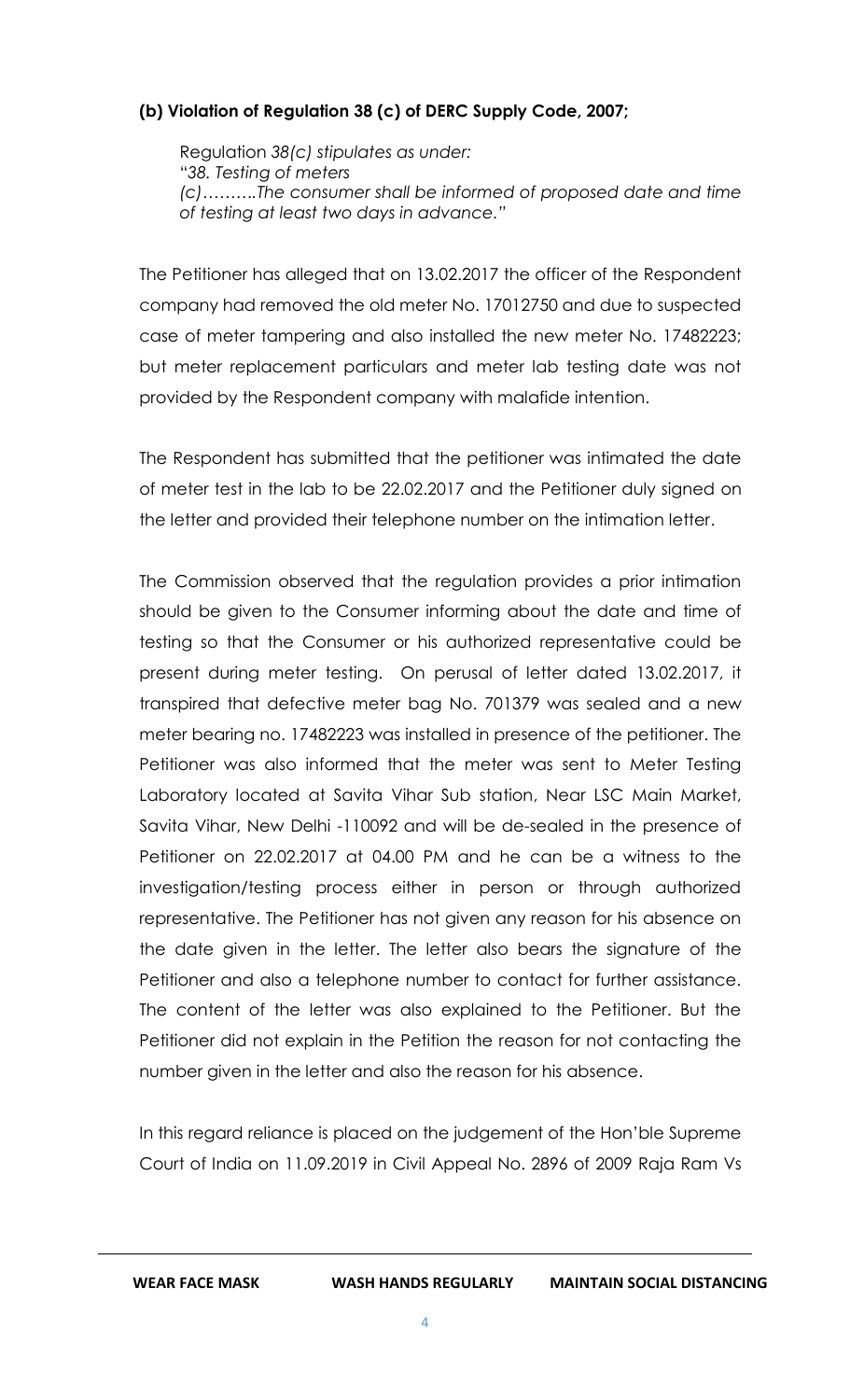Jai Prakash Singh & Others, (AIR 2019/SC/4374). The Hon'ble Supreme Court held that

*"16. ………………… The primary ingredients of the law need to be*  first established by Proper pleading supported by relevant *evidence. Cases cannot be decided on assumption or presumption. .…."*

Therefore, it is clear that the Petitioner was well informed in advance, of the date and time of meter testing, however, he chose not to contact on the number given in the letter nor he attended the Meter Testing laboratory on 22.02.2017. Therefore, the Respondent cannot be held liable for violation of 38 (c) of DERC Supply Code, 2007.

# **(c) Violation of Regulation 52 (viii) DERC Supply Code, 2007**

Regulation 52 (viii) stipulates as under:

*"……….. The old meter shall be tested in a NABL accredited laboratory and the laboratory shall give a test report, in writing, which alongwith photographs/ videographs shall constitute evidence thereof. The list of NABL accredited laboratories shall be notified by the Commission. The Authorised Officer shall record reasons to suspect theft in the premises in his report."*

The grievance of the Petitioner is that the suspected meter was tested in the Respondent Company in its own laboratory and not in the NABL accredited laboratory. He also submitted that Regulation 52 (viii) of DERC Supply Code, 2007 and Order No. F17(243)/Engg./DERC/2014-15/4773/474, dated 21.05.2015 of the Commission which stipulates that the old meter shall be tested in a NABL accredited laboratory. He further submitted that Order bearing No. GNCTD/PGC/Power (225)/1849 dated 08.12.2015 of GoNCTD states that the old meter shall be tested in Electronic Regional Test Laboratory which is recognized by GONCTD.

The Respondent submitted that DERC approved Electronic Regional Test Laboratory (ERTL) as NABL accredited laboratory for testing of meter on 07.09.2018. He further submitted that he wrote several letters to the Commission that ERTL is not accepting meters and require some more time as some clarifications are yet to be addressed by Public Grievance Cell. They had no other option but to get test the meters tested in NABL, accredited BYPL laboratory till the time ERTL agreed to accept the meters of the Respondent.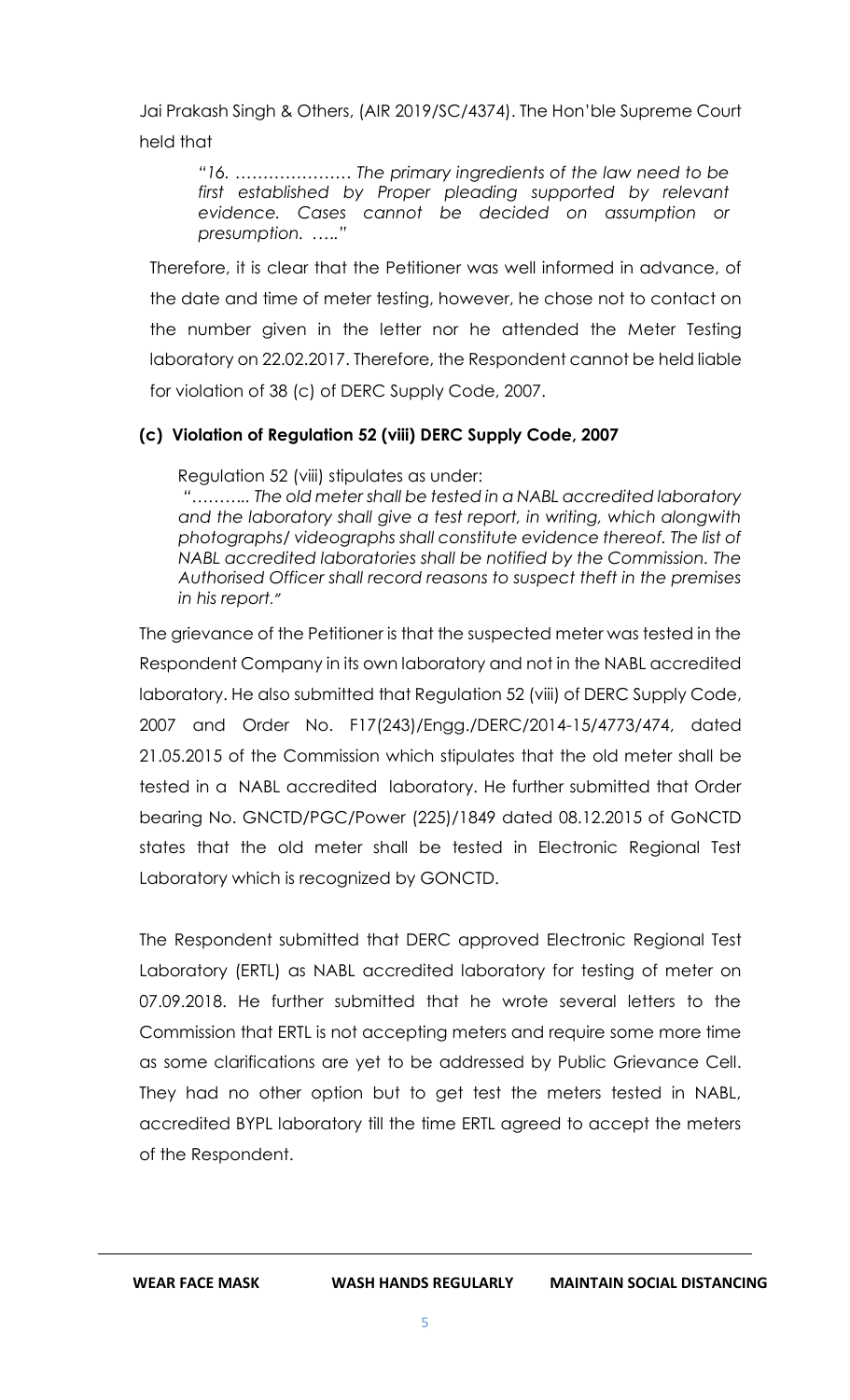Admittedly, in the present case, the investigation was carried out on 13.02.2017. The NABL accredited laboratory for testing the meter for tampering had been notified by the Commission on 08.12.2015. It is a fact that NABL accredited laboratory i.e. ERTL was not accepting the meter to test due to pendency of finalization of the terms and conditions. The Commission thereafter on 07.09.2018 again notified ERTL to test old meter under new DERC Supply Code, 2017. Hence, the said violation cannot be attributed to the Respondent for not sending the meter to the notified NABL accredited laboratory in terms of Regulations 52 (viii) DERC Supply Code, 2007 as it could not be complied with for the reasons mentioned above.

In view of the above, the Respondent cannot be found guilty for the failure to send the meter to Commission's approved NABL accredited Laboratory which was not available.

# **(d) Violation of Regulation 52 (vii) DERC Supply Code, 2007**

The Regulation 52 (vii) stipulates as under**;**

"*In case sufficient evidence is found to establish direct theft of electricity, Licensee shall disconnect the supply and seize all material evidence including wires/cables, meter, service line etc., from the premises and within two days from date of inspection, file a case against the consumer in designated Special Court as per the provisions of section 135 of the Act. Copy of filing shall be served on the consumer under proper receipt within two days of such filing."*

The Petitioner has alleged that the Respondent has failed to consider that neither a case of theft of electricity was filed in the Special Court by the Respondent company nor any FIR was registered by the Respondent within two days from the date of inspection of the case.

The Respondent submitted that complaint had been duly lodged in police station Sadar bazar on 07.07.2017 vide DD No. 46-B and on 15.02.2018.

On perusal of the enforcement inspection report it is observed that the inspection of the premises has been carried out on 03.04.2017. As per the submission of Respondent, it is established that the Respondent has not filed complaint within two days from date of inspection against the consumer in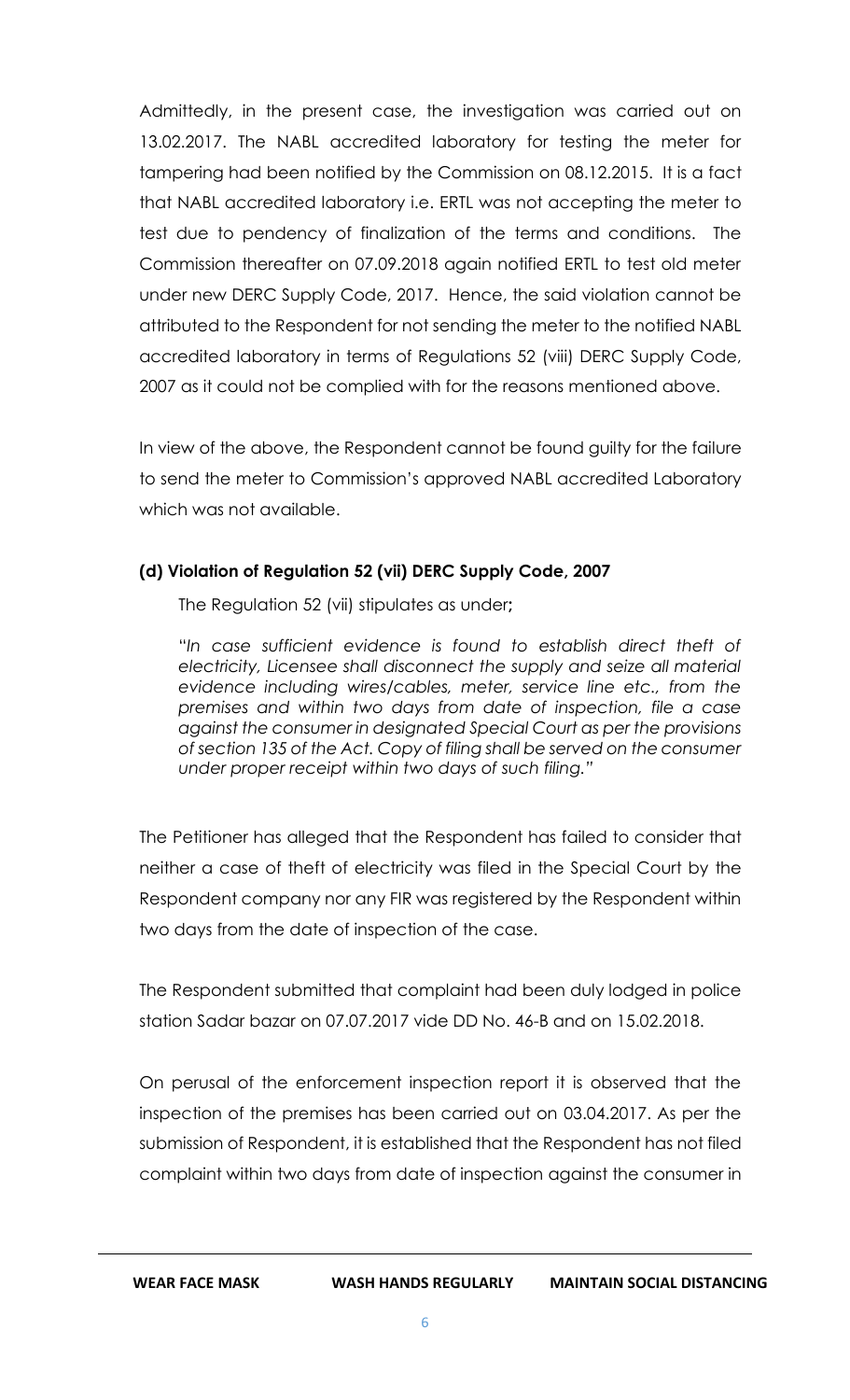designated Special Court, as stipulated under the Regulation 52 (vii) of DERC Supply Code 2007, thereby committed a violation of Regulation 52(vii). Therefore, the Respondent is held liable for violation of 52 (vii) of DERC Supply Code Regulation 2007.

### **(e) Violation of Regulation 52 (vii) read with of Annexe – XIII of DERC Supply Code, 2007**

*Regulations 52(vii) read with Annexe-XIII stipulates as under: "The Licensee shall also assess the energy consumption for past twelve (12) months as per the assessment formula prescribed in ANNEXE-XIII and prepare final assessment bill on two times the rates as per applicable tariff and serve on the consumer under proper receipt."*

With regard to allegation for contravention of Annexe XIII of DERC Supply Code 2007, the Petitioner submitted that while passing the theft assessment bill, the Assessing Officer of the Respondent Company has failed to consider that the assessment of energy in this case has not been done correctly on the formula of L x D x H x F as provided in the Annexe – XIII of DERC Supply Code, 2007. The Petitioner was using the supply through meter and also indicating MDI and consumption in regular bill and as per own speaking order of the Respondent Company that the average recorded consumption is found as 81.91% of the assessed consumption but the theft assessment (DAE) bill has been issued illegally.

 Per contra, the Respondent submitted that the Respondent has clarified that the final assessment bills dated 02.05.2017 as well as the revised final assessment bill dated 17.11.2017 were prepared as per the assessment formula prescribed in Annexe XIII. It is admitted by the Respondent that as per the first speaking order, the average recorded consumption was erroneously mentioned as 81.91%, however, the speaking order was revised on 16.11.2017, and the bill was revised on 17.11.2017. The revised average recorded consumption was found to be 39.91% of the alleged consumption and therefore a revised bill for Rs. 10,51,741/- was issued.

The Commission is of the view that consequent to revision of the erroneous average consumption of the first speaking order in subsequent speaking order dated 16.11.2017 and the bill was accordingly revised on 17.11.2017 and since the Respondent has corrected his previous speaking order,